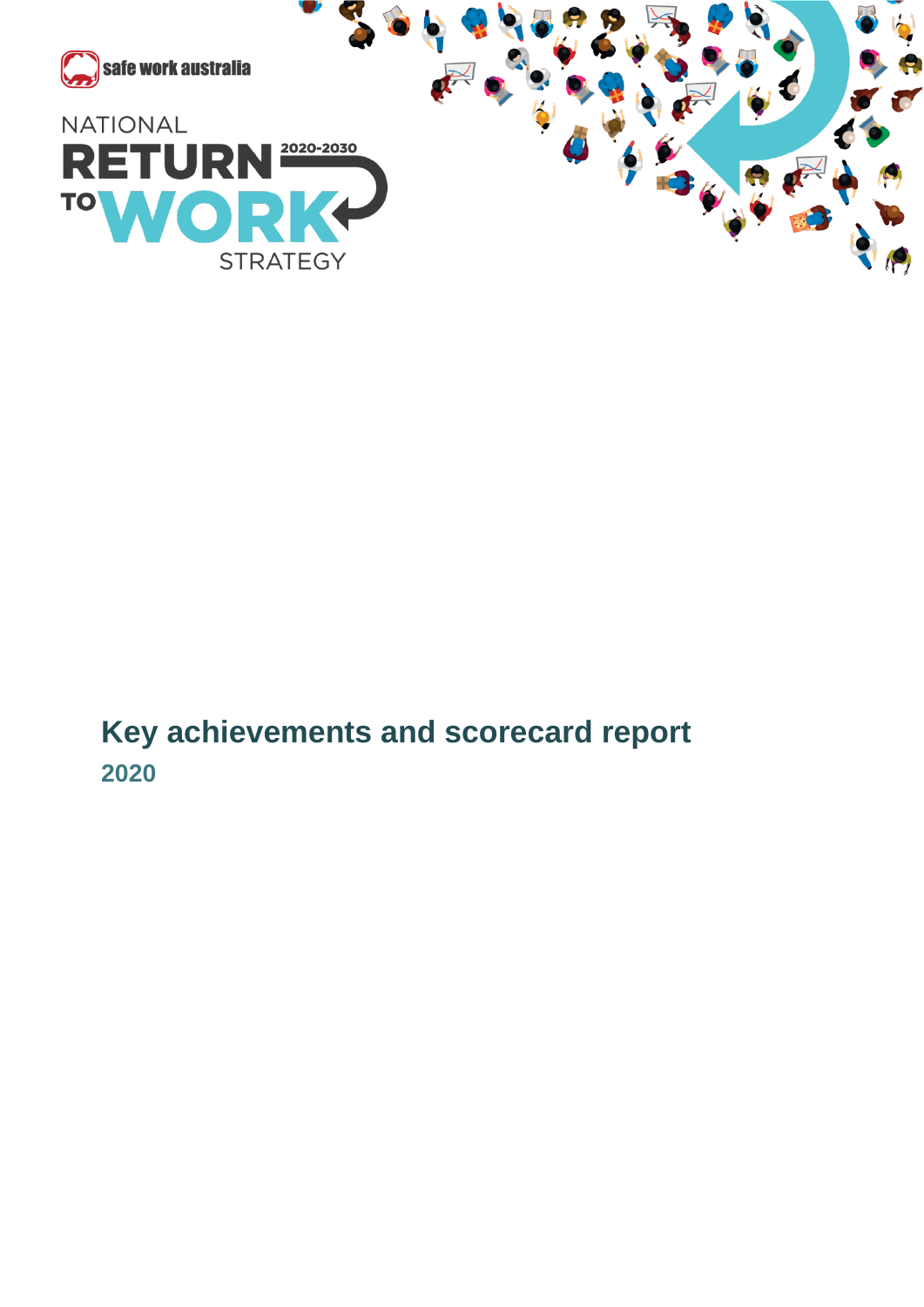

# **Summary**

This inaugural *Key achievements and scorecard report* outlines the progress that Safe Work Australia's made in its first year towards the vision and strategic outcomes of the [National Return](https://www.safeworkaustralia.gov.au/rtw)  [to Work Strategy 2020-2030](https://www.safeworkaustralia.gov.au/rtw) (the Strategy).

In line with the review and evaluation section in the Strategy, this report will be produced every two years to provide a summary of progress and inform the 2025 mid-term review.

A summary of the National Return to Work Strategy 2020-2030 is provided at Attachment A.

## **In year 1 of the Strategy, Safe Work Australia:**

- **Developed and finalised an implementation plan** for the Strategy and gained Safe Work Australia Member approval to include several national initiatives in Safe Work Australia's Work Plan.
- **Finalised and published the [measurement framework](https://www.safeworkaustralia.gov.au/doc/measurement-framework-national-return-work-strategy-2020-2030)** and accompanying **[methodology](https://www.safeworkaustralia.gov.au/doc/methodology-measurement-framework-national-return-work-strategy-2020-2030)**. The framework outlines how Safe Work Australia will measure the success of the Strategy.
- **Completed stage one of the National Employer Survey** which was to develop the survey purpose and policy intent.
- **Commissioned and funded research to support workers' psychological response to injury and their associated return to work**. The research project began in November 2020 and is scheduled for completion by mid-2021.
- **Commissioned and funded research on the causes and impact of stigma on return to work outcomes, and approaches to creating positive workplace cultures that support return to work**. The research project began in November 2020 and is scheduled for completion by mid-2021.
- **Commenced scoping of a research project to explore workers' understanding of workers' compensation systems, and worker communication preferences.** The research project began in March 2020 and is scheduled for completion by the end of 2021.

#### **National Return to Work Strategy Scorecard**

The Scorecard forms the basis for measuring the success of the Strategy over the 10 years, specifically, progress towards achieving the three strategic outcomes (set out below). The first Scorecard on page nine represents a baseline of data for ongoing comparison throughout the life of the Strategy and highlights opportunities for improvement across the national performance measures. Subsequent scorecard reports will allow changes in measurement data to be identified, monitored and analysed.

#### **Scope of report**

This report captures the work undertaken by Safe Work Australia to progress the Strategy noting that Jurisdictions and other organisations are undertaking initiatives that contribute towards the Strategy's vision. Further information on scheme developments is available in the *[Summary of Workers' Compensation](https://www.safeworkaustralia.gov.au/doc/summary-workers-compensation-scheme-developments-australia-and-new-zealand)  [Scheme Developments Australia and New Zealand \(2021\)](https://www.safeworkaustralia.gov.au/doc/summary-workers-compensation-scheme-developments-australia-and-new-zealand).*

#### **Impact of COVID-19**

The impacts of COVID-19 on work-related injury and illness and return to work are not yet known. Safe Work Australia is monitoring research and workers' compensation claim data related to COVID-19 and will consider how this may impact delivery of the Strategy.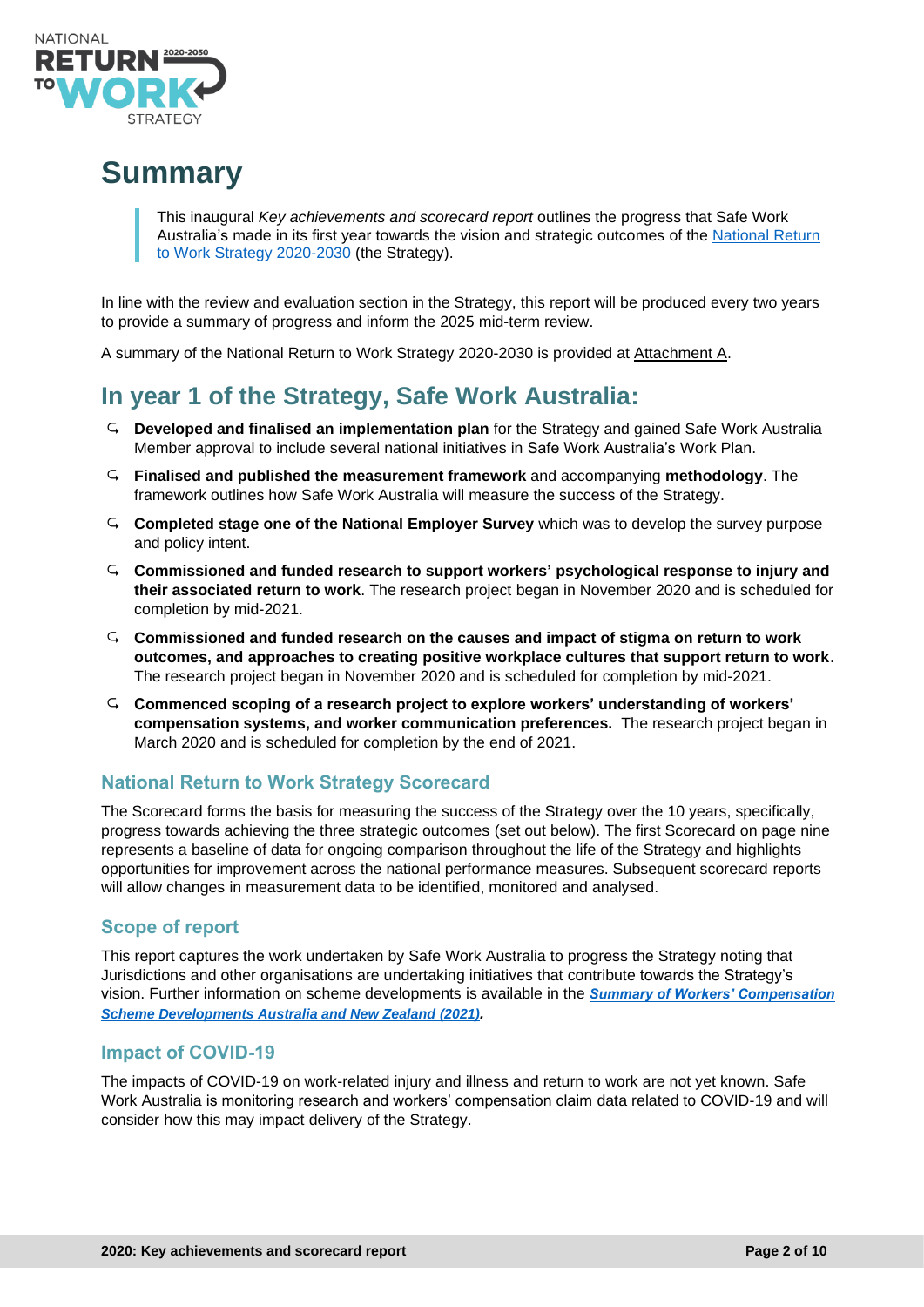

# **Introduction**

The National Return to Work Strategy 2020-2030 (the Strategy) provides an approach to improving return to work (RTW) outcomes nationally over the 10-year period between 2020 and 2030. It examines and addresses national policy challenges and aims to promote collective national action to minimise the impact of work-related injury and illness and achieve positive RTW outcomes.



See Strategy snapshot at Appendix A or the full strategy on Safe Work Australia's [website.](https://www.safeworkaustralia.gov.au/rtw)

# **Key achievements**

## **Action Area 1: Supporting workers**

**Highlight: Launch of research initiative to support workers psychological response to injury and their associated return to work**

Safe Work Australia has commissioned and funded Griffith University to undertake this research project. The aim is to gain a deep understanding of how workers' psychological responses to injury can affect their recovery and return to work outcome and to identify opportunities to better support workers.

The research will provide an evidence base and advice on applying the research for practical use. This will inform the timely provision of meaningful support to workers to minimise the negative impacts of psychological responses to injury on workers and on their recovery and return to work.

It will also inform a subsequent national initiative in this Action Area to explore opportunities to apply knowledge on psychological responses to injury to return to work and claims management practices.

The report will be based on critical analysis of research findings and includes input from a stakeholder group established for the project. It will also recommend ways to address any critical knowledge gaps identified from the research.

**Status: Final report, including recommendations for practical application, is due for completion by June 2021.**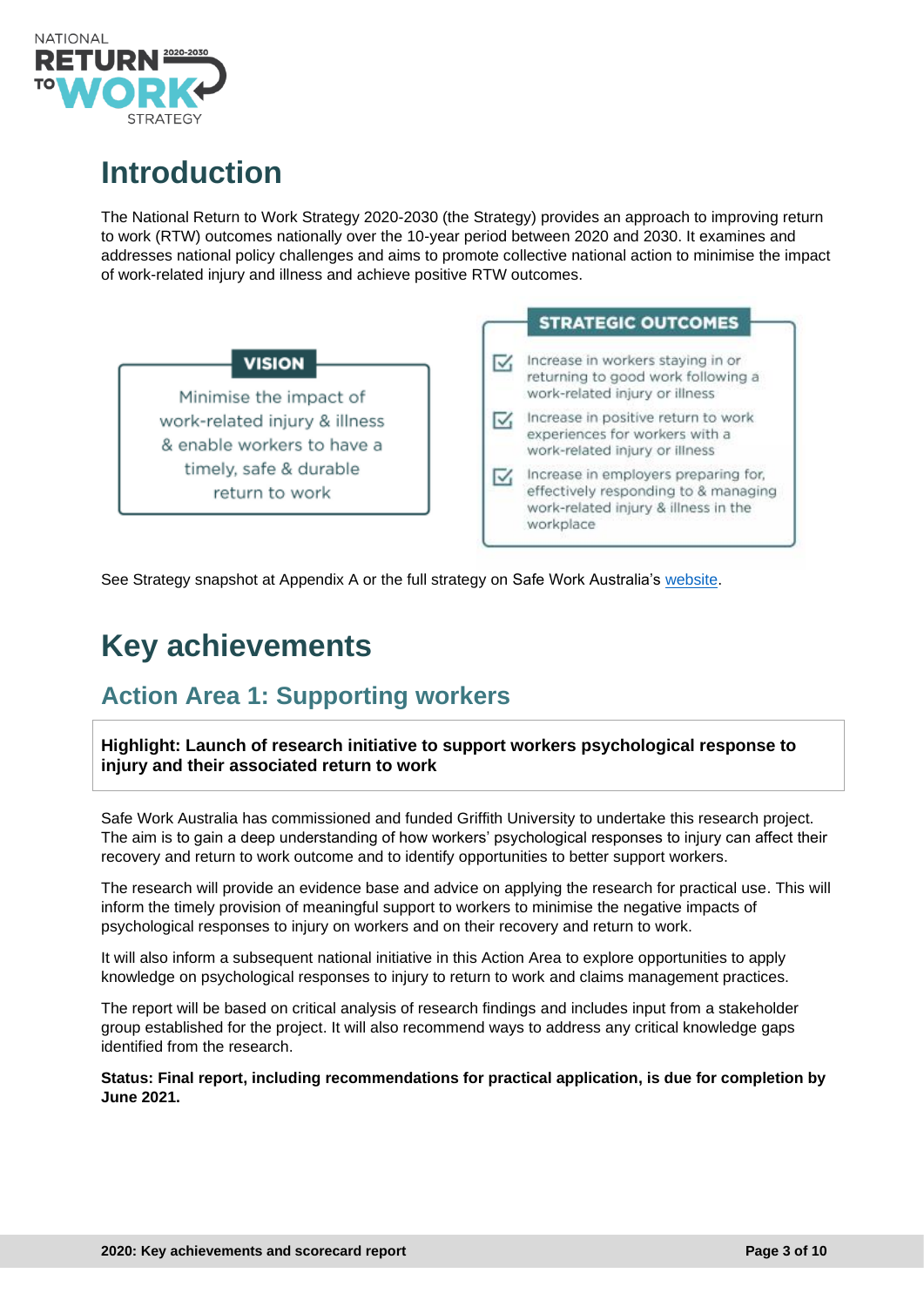

#### **Highlight: Commenced significant tender process to undertake research on workers' understanding of workers' compensation systems and return to work**

The objective of this initiative is to gain a deeper understanding of workers' access to, understanding of, and communication preferences for information on workers' compensation, return to work and health literacy.

The initiative's findings and recommendations will contribute to the Strategy's aim of empowering workers to navigate their return to work journey, including how to access information, support and make informed decisions around their health, recovery, claim and return to work. The findings and recommendations from this project will directly inform national initiative 1.2 to 'develop template national messages for workers' based on research findings, for stakeholders to consider when reviewing existing and/or developing new guidance and materials. It will also inform national initiative 1.5 to 'create and maintain a central online repository to share and show-case best practice tailored, client centric and coordinated approaches to return to work' – particularly in regard to structuring and developing this repository to be accessible, relevant and practical.

**Status: Procurement process underway, research to be completed by February 2022.**

## **Action Area 2: Building positive workplace culture and leadership**

**Highlight: Launch of research initiative to explore the causes and impact of stigma in workplaces, and approaches to creating positive workplace cultures that support return to work** 

Safe Work Australia has commissioned and funded Griffith University to undertake this research project which aims to gain a deeper understanding of the causes of workplace stigma around illness and injury and the impact this has on workers, and ways to create positive workplace cultures that support return to work. Input from our stakeholder group established for the project will also inform the research.

The project will help identify opportunities for national action to shift negative perceptions and promote positive workplace cultures, leadership and relationships that support workers following a work-related injury or illness. It will provide advice on applying this research for practical use in developing national messaging for workers, and in guidance for employers to address stigma in the workplace and create positive cultures that support workers.

**Status: Final report, including recommendations for practical application, is due for completion by June 2021.**

## **Action Area 3: Supporting employers**

#### **Highlight: Launch of national employer survey initiative**

This initiative seeks to address the current lack of a national mechanism to capture the return to work experience, and workers' compensation more broadly, from the employer perspective. A national employer survey will build a more complete picture of both parties in the return to work relationship – the worker and their employer.

Safe Work Australia completed stage one of this initiative which was to finalise the scope of the survey and define the policy intent to inform the development of the national employer survey. Stage two of the project,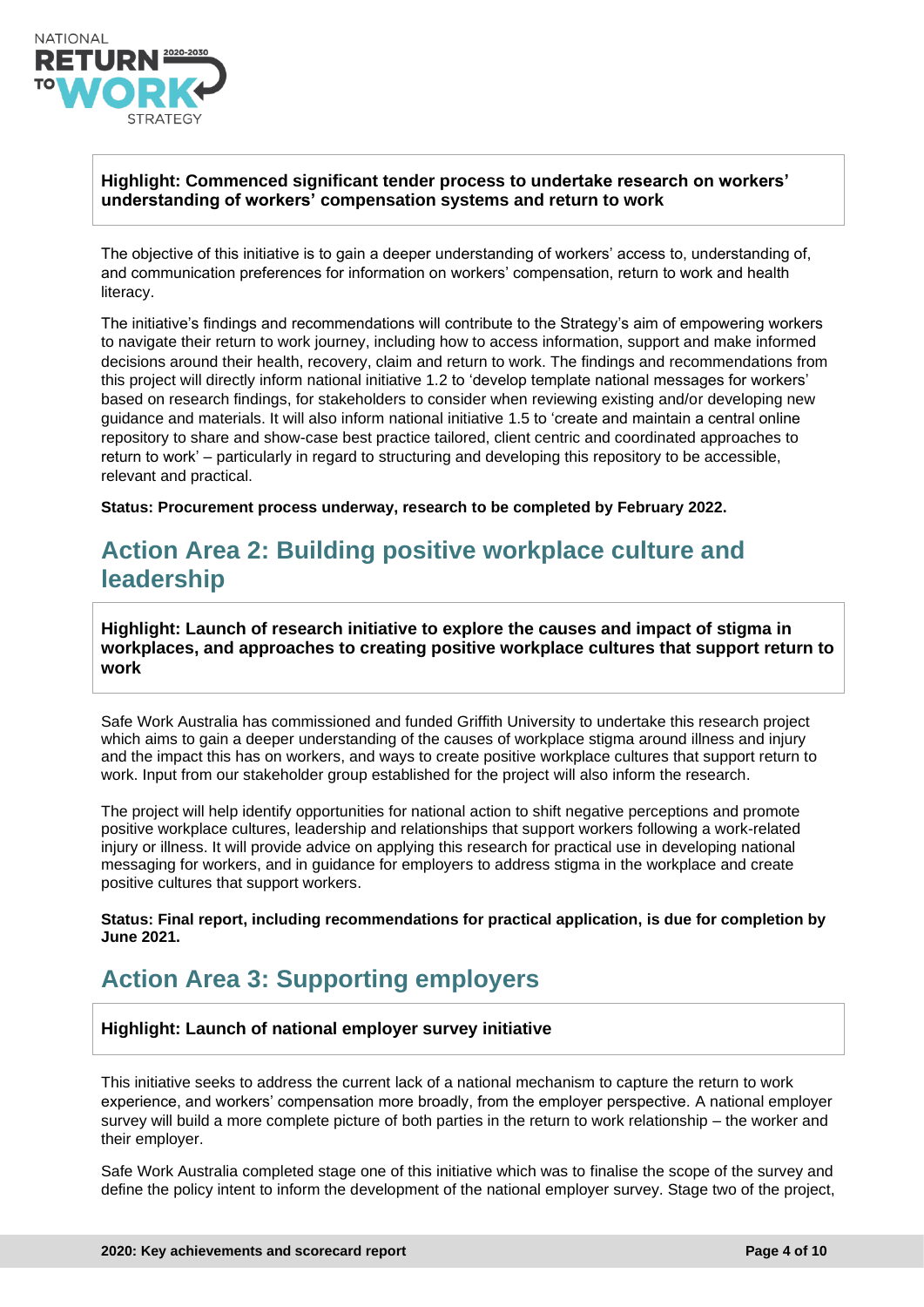

which involves development of the specific survey questions, has commenced. Safe Work Australia has convened a National Employer Survey Working Group to assist in the survey's development.

The aim of the survey is to capture data and provide insights into employer capability and experiences in return to work and their knowledge and experience with workers' compensation more broadly.

**Status: Stage one to develop policy intent has been finalised and endorsed by Safe Work Australia Members. Stage two to develop the survey is underway.**

## **Action Area 4: Supporting other stakeholders**

**Highlight: Initiative underway to create and maintain a central online repository to share and showcase best practice approaches to return to work, early intervention, innovative claims management models including mobile case management, and case management pathways based on risk factors.** 

Employers, treating health practitioners, insurers and claims managers play a role in providing early, tailored, client-centric and coordinated interventions to workers experiencing a work-related injury or illness. Supporting these other stakeholders involved in the return to work process is crucial to the effective operation of the system.

This initiative aims to embed the principles of good work in practice, by encouraging the use of bestpractice tailored, client-centric and coordinated approaches to information sharing, through the development of a central repository. The repository will share and showcase information promoting wider consideration, application, and research of insights into the quality of health care and impacts on return to work outcomes.

Safe Work Australia Members are already very active in supporting the delivery of tailored, client-centric and coordinated approaches for injured workers. Support ranges from direct education, resources and guidance for treating health practitioners through to triage approaches, early intervention pilots and programs, pioneering claims management models and use of technological solutions. These outcomes provide a solid foundation of information to be included in the central repository, and will be identified, collected and filtered through an agreed definition for what constitutes "best practice" before being included in the repository.

**Status: Scoping in progress. Further updates will be provided during 2021.**

#### **Action Area 5: Building and translating evidence**

**Review return to work metrics in the national data set (NDS) of workers compensation claims and explore opportunities to modify and/or expand these to measure return to work outcomes**

Research aimed at improving our understanding of Return to Work outcomes is both a key element of the Strategy and one of five priority research areas under Safe Work Australia's Research Work Plan for 2021-2022. Safe Work Australia has commenced several strategic research and data projects that will improve the building and translation of evidence under Action Area 5.

A key aspect of this involves improving our data on return to work. To address this (and a range of other research priorities), Safe Work Australia has commenced a Data Improvement Project, which aims to systematically examine and realise opportunities to improve our data management and data communication.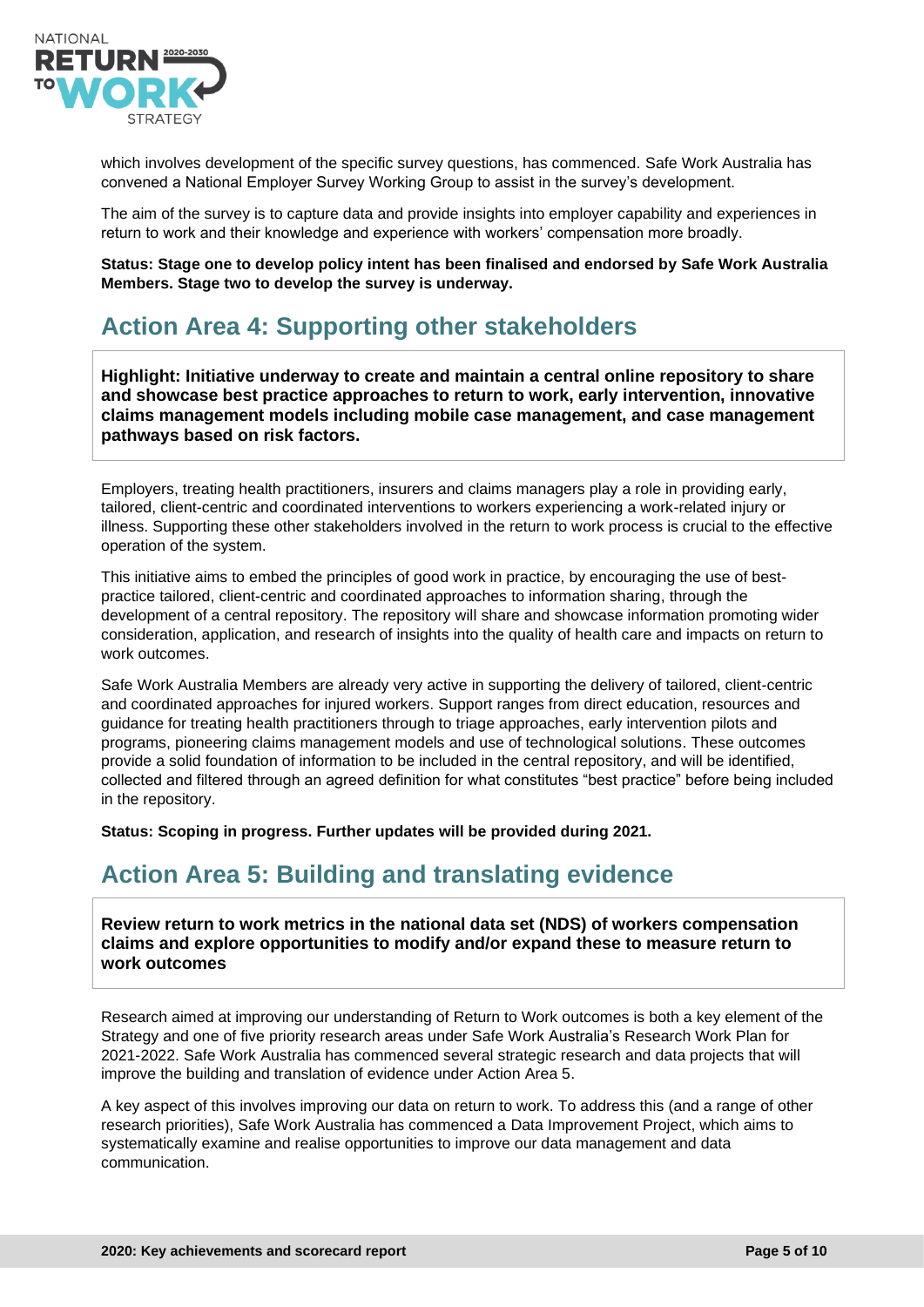

This includes examining and improving the way information about return to work outcomes are recorded, analysed and reported by:

- $\varsigma$  examining our data governance and sharing arrangements, to consider the way we use and share Return to Work data,
- $\varsigma$  consulting with jurisdictions and other stakeholders on improving return to work metrics in both the National Data Set for Compensation-based Statistics and the Type of Occurrence Classification System, and
- considering changes that will make our reports and data on return to work easier to access and use.

For the first time, Safe Work Australia secured ethics approval from a Human Research Ethics Committee to conduct the National Return to Work Survey. This approval ensures participants and other key stakeholders can have confidence in the integrity of the research when providing their information and insights on their return to work experiences. The learnings from this process are also informing the planning and design of the National Employer Survey currently underway.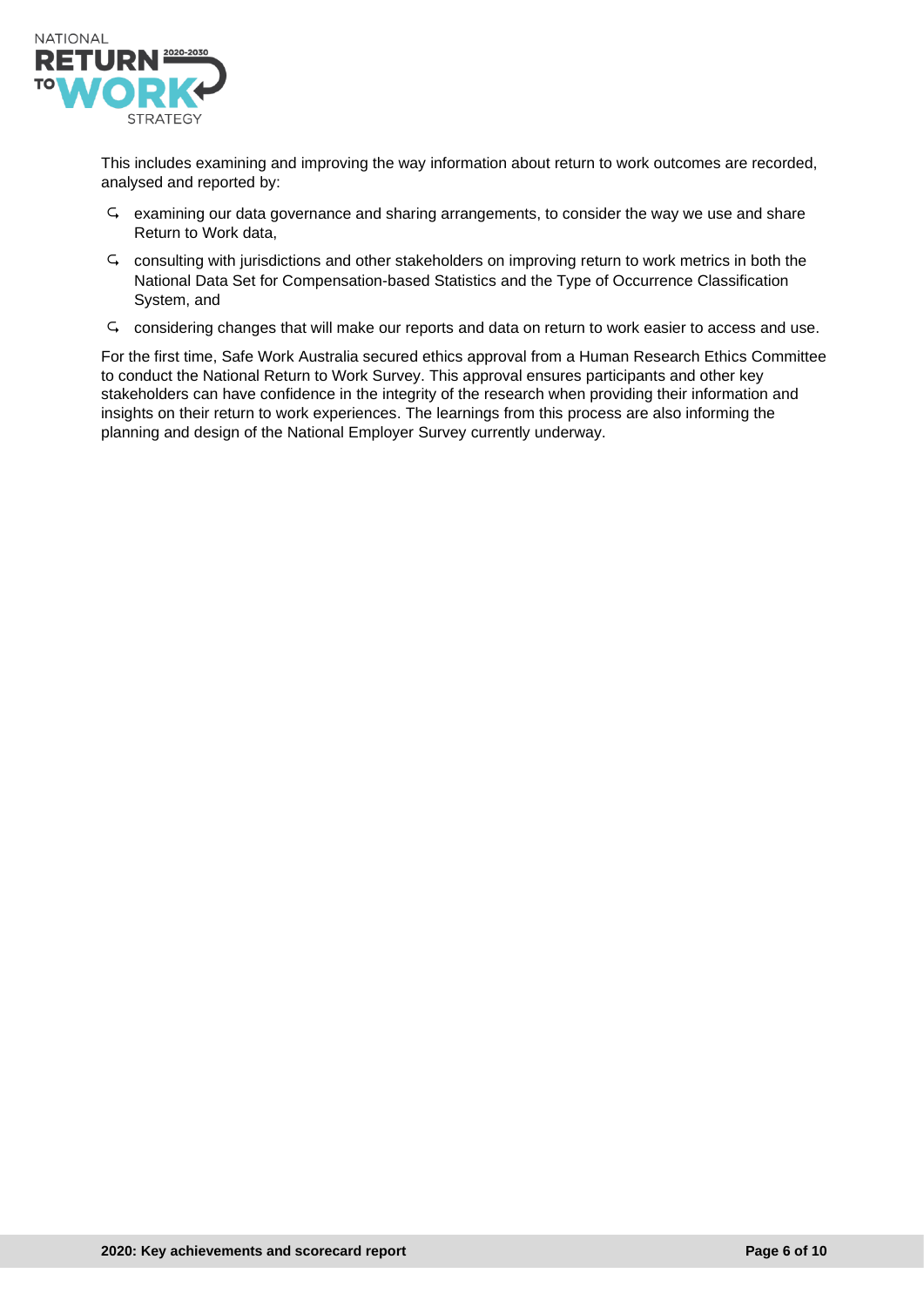

# **Future Areas of Focus**

In the second year of the Strategy, Safe Work Australia will focus on:

- completing research to support workers psychological response to injury and their associated return to work,
- completing research on the causes and impact of stigma in workplaces, and approaches to creating positive workplace cultures that support return to work,
- $\varsigma$  launching research initiative on workers' understanding of workers' compensation systems and return to work,
- progressing stage 2 of the National Employer Survey project. This involves development of the survey in accordance with the policy intent. The National Employer Survey Working Group will provide subject matter expertise and guide the survey's development. The survey is scheduled to be piloted in 2022, and
- finalise the scope and delivery of online repository to share and showcase best practice approaches to return to work, early intervention, innovative claims management models including mobile case management, and case management pathways based on risk factors.

## **Other projects**

#### **National Return to Work Survey – delayed in 2020 due to COVID-19**

The National Return to Work Survey (the Survey) is undertaken on a biannual basis and explores the return to work experiences and outcomes of injured workers. The Survey is usually run every second year. However, in 2020 Safe Work Australia decided to delay the Survey by a year in light of COVID-19. This decision reflects the need to not exacerbate pressures experienced by workers during a rapidly evolving crisis.

As a result the Survey will be run in 2021 and it is anticipated to run on odd years going forward. The Headline Measures report will be available in July 2021 with the full report available in September 2021. Safe Work Australia is testing a question asking workers how COVID-19 has affected their return to work outcomes. This will allow us to analyse past survey results against this year's survey and assist jurisdictions to understand the impact of COVID-19 on return to work performance.

#### **Compensation Policy and Return to work Effectiveness (COMPARE)**

The Compensation Policy and Return to work Effectiveness (COMPARE) Study was established in 2014 by Monash University with funding from Safe Work Australia and WorkSafe Victoria and with workers' compensation claims data underpinning the research. The first phase of the study concluded in 2018.

Phase 2 commenced in 2019 through an Australian Research Council (ARC) grant and additional funding from Safe Work Australia. The study has four broad objectives to:

- 1. create a major new national data infrastructure that can support knowledge generation, policy and practice improvement,
- 2. characterise the variation in work disability in society by geographic, socioeconomic, occupation and demographic factors, thus identifying cohorts of workers most amenable to work disability prevention interventions,
- 3. determine if the factors affecting work disability in the Australian labour force are replicated in the Canadian labour force, and
- 4. determine the impact of policy and practice on work disability in the Australian labour force, and identify specific policy settings and workers' compensation claims handling practices that have positive and negative impacts on work disability.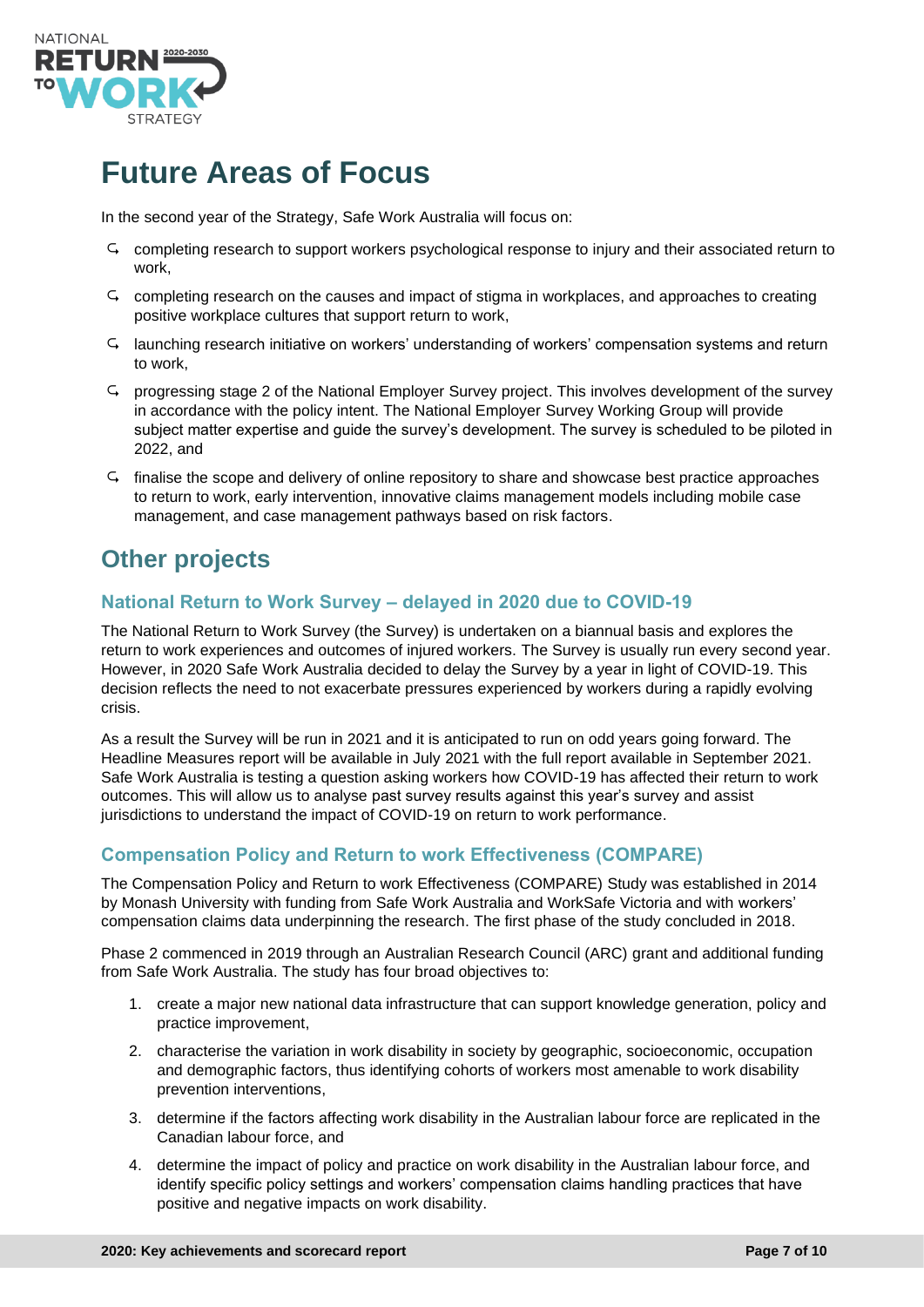

The project will continue to build on existing evidence through the delivery of study outputs including journal articles and reports. These are available on the COMPARE website [https://www.returntowork.net/.](https://www.returntowork.net/)

#### **COVID-19 and the Strategy**

The Strategy along with the Measurement Framework was developed and finalised prior to the COVID-19 pandemic which has impacted on all aspects of our lives. Safe Work Australia is investigating how/if the Strategy and related initiatives need to adapt and respond to the impacts of the pandemic including mental health.

Safe Work Australia is monitoring research and workers' compensation claims related to COVID-19 and has published a snapshot of [COVID-19 related workers' compensation claims data to 31 July 2020.](https://www.safeworkaustralia.gov.au/doc/covid-19-workers-compensation-claims-lodged) Work is underway to collate data for the remainder of 2020.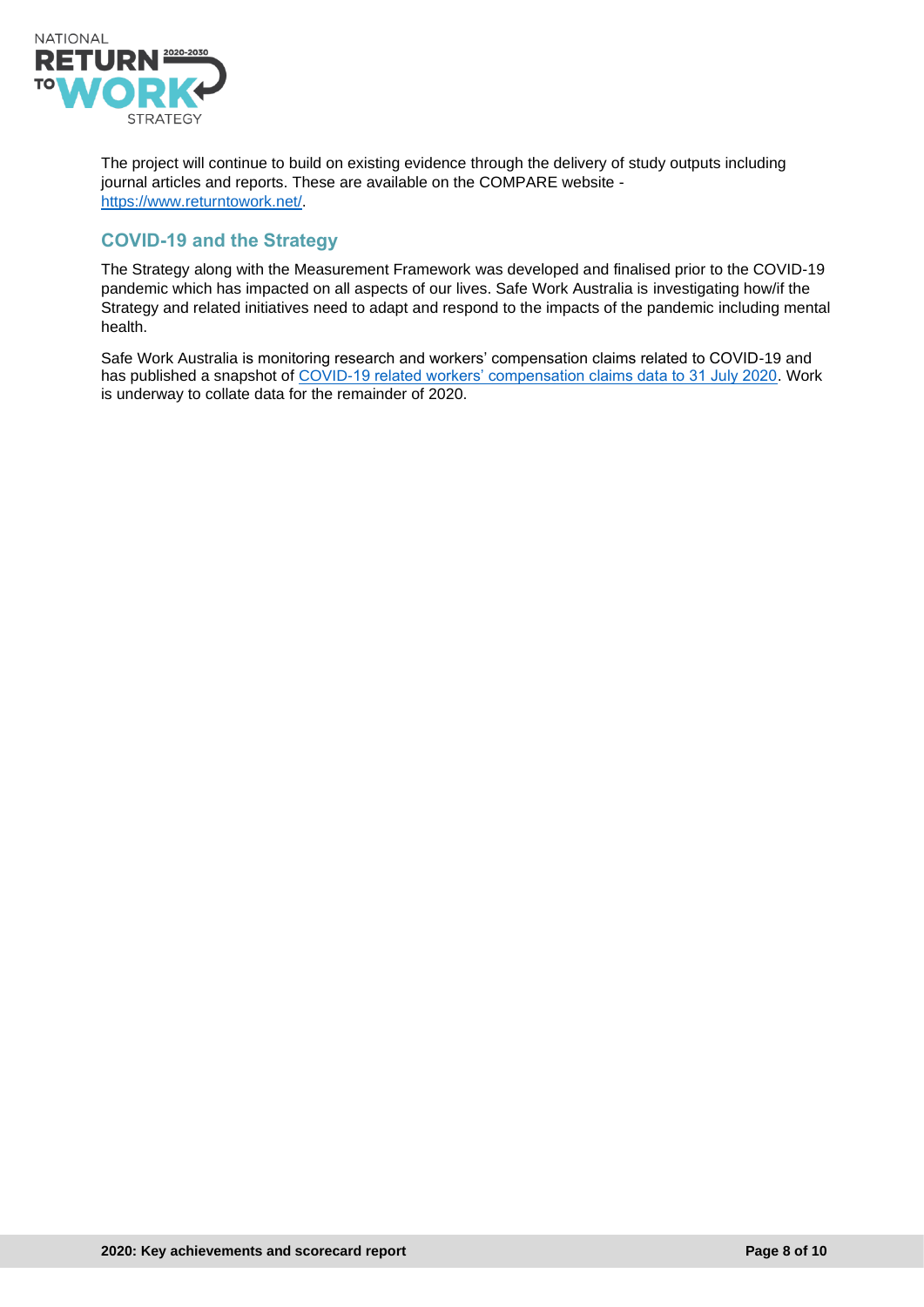s indicated they required additional time off

difficulty at any time with Work Role Functioning

# **Scorecard: All National Performance Measures**

The following indicators measure our progress against the strategic outcomes of the Strategy as established through the measurement framework.

**Road positive communications from their main** 

teractions with their healthcare provider stressful

ively about their ability to return to work

| <b>Measure and Source</b>                                                                                                                         | <b>Description</b>                                                                                                                                              | <b>Baseline measures</b>                                                                                                                                    |
|---------------------------------------------------------------------------------------------------------------------------------------------------|-----------------------------------------------------------------------------------------------------------------------------------------------------------------|-------------------------------------------------------------------------------------------------------------------------------------------------------------|
| Strategic Outcome 1: Increase in workers staying in or returning to good work following a work-related injury or illness                          |                                                                                                                                                                 |                                                                                                                                                             |
| a. Safe return to work<br>NRTWS (2016 and 2018 average)                                                                                           | Measures the percentage of workers who had returned to work and required additional time off because of their work-<br>related injury or illness.               | 17.5% of returning workers indicated they required addit                                                                                                    |
| b. Durable return to work<br>NRTWS (2016 and 2018 average)                                                                                        | Measures the percentage of workers with time loss claims back at work for at least 3 months.                                                                    | 65.5% of workers returned to work for at least 3 months                                                                                                     |
| c. General health<br>NRTWS (2016 and 2018 average)                                                                                                | This indicator reports on respondents with good to excellent self-rated health.                                                                                 | 73.4% of workers had good to excellent self-rated health                                                                                                    |
| d. Work Role Functioning<br><b>NRTWS (2018)</b>                                                                                                   | This indicator collates average Work Role Functioning questionnaire scores in workers who had returned to work.                                                 | 50.8% of workers had no difficulty at any time with Work                                                                                                    |
| e. Timely return to work<br>NDS (2015-16 to 2017-18 average)                                                                                      | This indicator presents the rate of accepted claims with time loss at 13 weeks, 26 weeks and 52 weeks.                                                          | 13 weeks: 151 per 1,000 claims<br>26 weeks: 93 per 1,000 claims<br>52 weeks: 53 per 1,000 claims                                                            |
| f. Stay at work<br>NDS (2015-16 to 2017-18 average)                                                                                               | This indicator presents the rate of accepted claims that do not involve any time loss.                                                                          | 4 per 1,000 claims                                                                                                                                          |
| Strategic Outcome 2: Increase in positive return to work experiences for workers with a work-related injury or illness                            |                                                                                                                                                                 |                                                                                                                                                             |
| g. Perceived fairness<br><b>NRTWS (2018)</b>                                                                                                      | To gauge the respondents' experience with obtaining compensation for their work-related injury or illness.                                                      | 61.2% of workers had a positive experience overall                                                                                                          |
| h. Work-focused healthcare<br><b>NRTWS (2018)</b>                                                                                                 | This indicator collates yes or no responses from all workers, for six different work-focused healthcare questions around<br>healthcare provider communications. | 80.8% of workers experienced positive communications<br>healthcare provider                                                                                 |
| i. Healthcare stress<br><b>NRTWS (2018)</b>                                                                                                       | The participants indicated their level of stress against a response scale, for the interactions with their healthcare<br>provider(s).                           | 30.7% of workers found interactions with their healthcare                                                                                                   |
| j. Insurer decision time<br>NDS (2015-16 to 2017-18 average)                                                                                      | This indicator presents the average time, in weeks, between claim receipt by an insurer and their decision to accept a<br>claim                                 | 4 weeks                                                                                                                                                     |
| Strategic Outcome 3: Increase in employers preparing for, effectively responding to and managing work-related injury and illness in the workplace |                                                                                                                                                                 |                                                                                                                                                             |
| k. Employer response<br>NRTWS (2016 and 2018 average)                                                                                             | This indicator shows the percentage of all workers agreeing that their employer supported them following their injury.                                          | 65.2% of workers agreed their employer supported them                                                                                                       |
| <b>Employer contact</b><br>NRTWS (2016 and 2018 average)                                                                                          | The participants indicated if they were contacted by their employers since their work-related injury or illness.                                                | 61.9% of workers were contacted by their employer                                                                                                           |
| m. Return to work planning**<br>NRTWS (2016 and 2018 average)                                                                                     | This indicator shows the percentage of workers who reported that they had a return to work plan <sup>2</sup> .                                                  | 65.3% of workers reported they had a return to work plar                                                                                                    |
| n. Workplace accommodations<br>NRTWS (2016 and 2018 average)                                                                                      | This indicator denotes the proportion of workers who had returned to work and reported that they returned with<br>modified hours or modified duties.            | 35.5% of workers returned to slightly different duties<br>17.6% performed completely different duties<br>36.1% of workers returned to modified hours (2018) |
| o. Return to work self-efficacy<br>Source: NRTWS                                                                                                  | This indicator presents the average score of all workers on the return to work self-efficacy scale.                                                             | 76.7% of workers felt positively about their ability to retur                                                                                               |

\* NRTWS refers to the National Return to Work Survey which collates information from injured and ill workers on their experience of the workers' compensation system and return to work processes. To account for changes in m across different waves of the NRTW Survey, indicators from the NRTW Survey use a two-year rolling average. For the baseline, the averages of 2016 (where available) and 2018 data for each indicator has been used when availa 2016 data has not been available, only 2018 data has been used.

# NDS refers to the National Data Set of Workers' Compensation Claims which includes information on national accepted workers' compensation claims. Please note, workers' compensation claims only covers those workers that a workers' compensation and where a claim has been made and accepted. Indicators drawn from the NDS use a rolling baseline average of 3 years' data to reduce the effect of year on year variability in the data skewing the res baseline, the averages of 2015-16 to 2017-18 data has been used for each indicator.

\*\*The return to work plan is an agreement setting out the steps to get back to work. An employer or insurer develops this in consultation with the injured or sick worker, and the plan can be written or verbal.

#### **Explanatory notes:**

For more detail on the measures please refer to the National Return to Work Strategy 2020-2030 Measurement Framework.